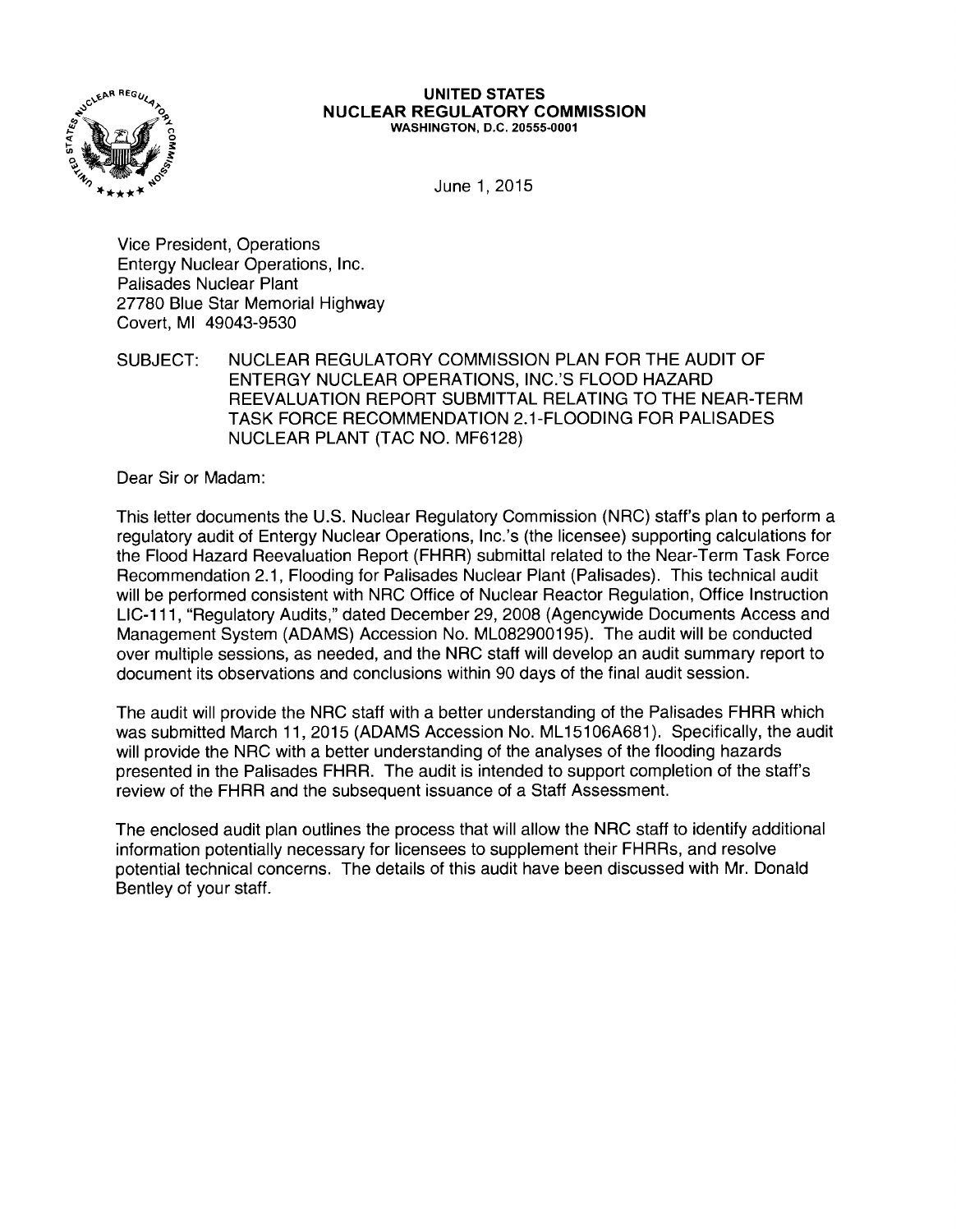If you have any questions, please contact me at (301) 415-6197 or by e-mail at tekia.govan@nrc.gov.

Sincerely,

Selia V. Sover

Tekia V. Govan, Project Manager Hazards Management Branch Japan Lessons-Learned Division Office of Nuclear Reactor Regulation

Docket No. 50-255

Enclosure: Audit Plan

cc w/encl: Distribution via Listserv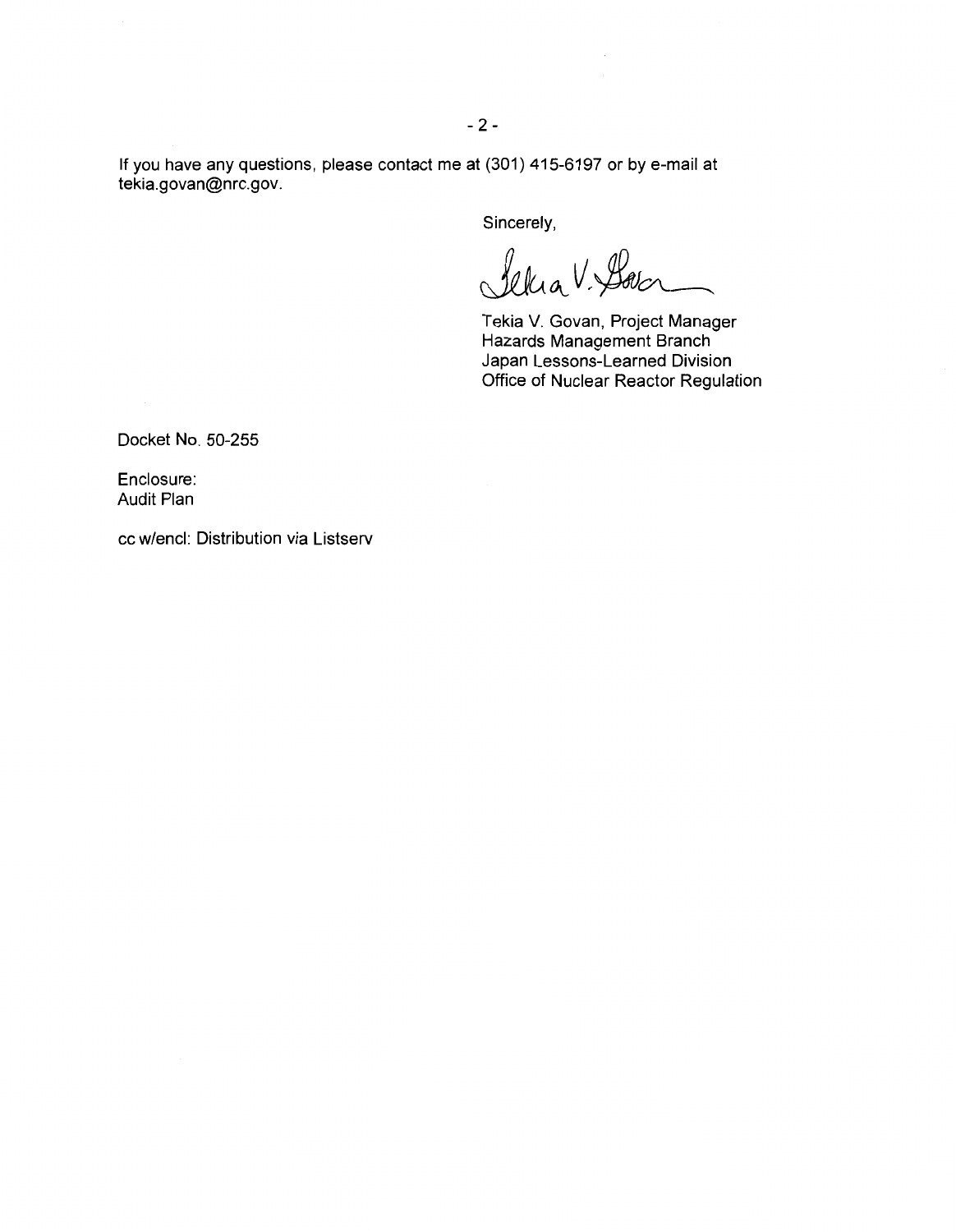# NRC PLAN FOR THE AUDIT OF ENTERGY NUCLEAR OPERATIONS. INC.'S FLOOD HAZARD REEVALUATION REPORT SUBMITTAL RELATING TO THE NEAR-TERM TASK FORCE RECOMMENDATION 2.1-FLOODING FOR PALISADES NUCLEAR PLANT

# BACKGROUND AND AUDIT BASIS:

By letter dated March 12, 2012, the U.S. Nuclear Regulatory Commission (NRC) issued a request for information to all power reactor licensees and holders of construction permits in active or deferred status, pursuant to Title 10 of the Code of Federal Regulations (10 CFR), Section 50.54(f) "Conditions of license" (hereafter referred to as the "50.54(f) letter"). The request was issued in connection with implementing lessons-learned from the 2011 accident at the Fukushima Dai-ichi nuclear power plant, as documented in The Near-Term Task Force Review of Insights from the Fukushima Dai-ichi Accident. Recommendation 2.1 of that document recommended that the staff issue orders to all licensees to reevaluate seismic and flooding for their sites against current NRC requirements and guidance. Subsequent Staff Requirements Memoranda associated with Commission Papers SECY 11-0124 and SECY-11-0137, instructed the NRC staff to issue requests for information to licensees pursuant to 10 CFR 50.54(f).

By letter dated March 11, 2015, Entergy Nuclear Operations, lnc.'s (Entergy, the licensee) submitted its Flood Hazard Reevaluation Report (FHRR) for Palisades Nuclear Plant (Palisades) (Agencywide Documents Access and Management System Accession No. ML15106A681). The NRC staff has begun its review of the aforementioned submittals and plans to conduct a regulatory audit of Entergy to aid in its review of the licensee's FHRR.

# REGULATORY AUDIT SCOPE AND METHODOLGY:

The areas of focus for the regulatory audit is the information contained in the Palisades FHRR submittal, and all associated and relevant supporting documentation used in the development of the aforementioned document including, but not limited to, methodology, process information, calculations, computer models, etc. The audit will be conducted and completed over several meetings that are to be determined, as necessary.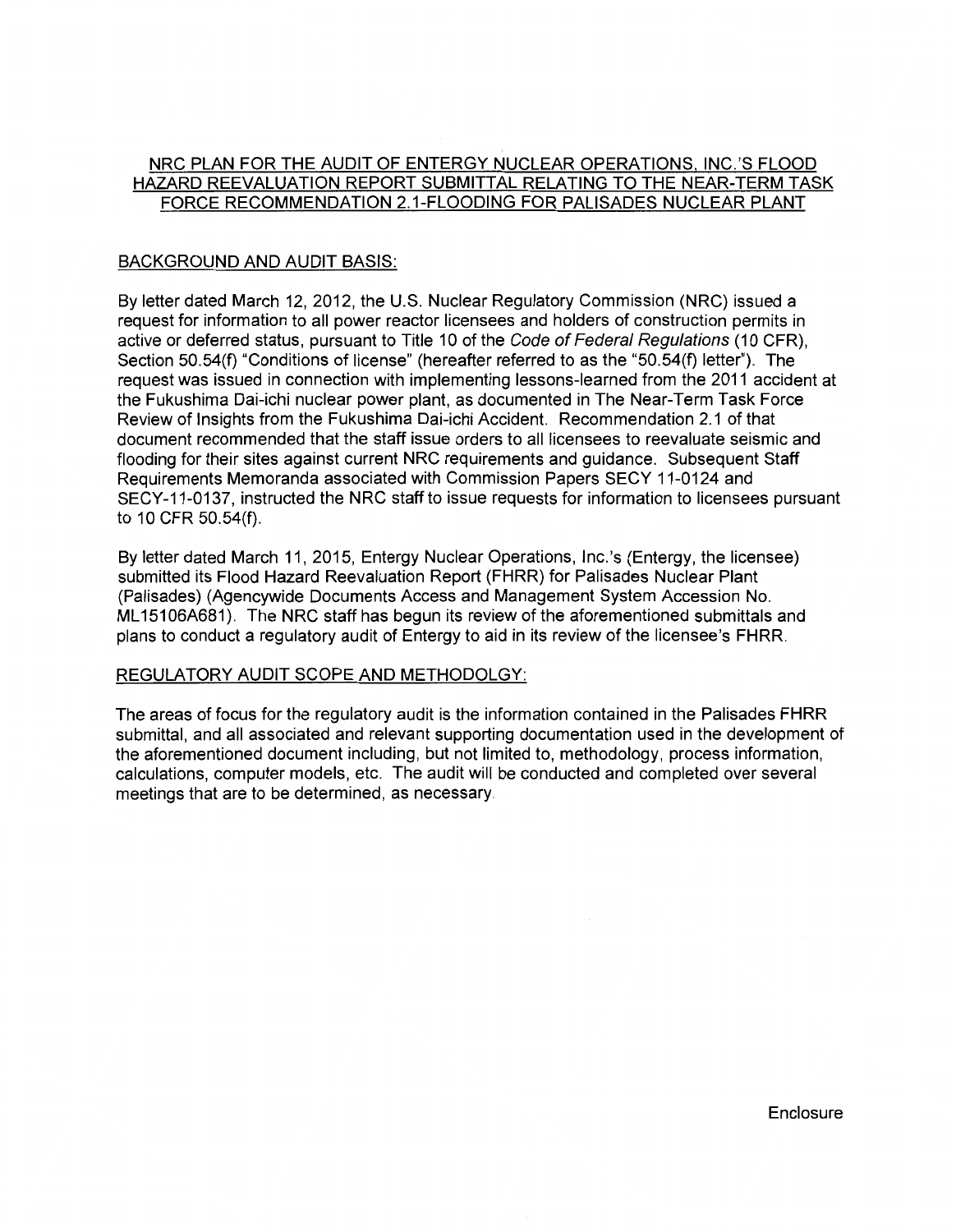### INFORMATION AND OTHER MATERIAL NECESSARY FOR THE REGULATORY AUDIT:

The information required for the audit is the licensee's models and supporting calculations, aswell as documentation related to the storm surge and site specific probable maximum precipitation analyses. Other information needs will be discussed as audit meetings are scheduled.

## NRC AUDIT TEAM:

| Title                    | <b>Team Member</b>         | <b>Affiliation</b>            |  |
|--------------------------|----------------------------|-------------------------------|--|
| Team Leader, NRR/JLD     | Tekia Govan                | <b>NRC</b>                    |  |
| Branch Chief, NRO/DSEA   | Chris Cook                 | <b>NRC</b>                    |  |
| <b>Technical Lead</b>    | Lyle Hibler                | <b>NRC</b>                    |  |
| <b>Technical Manager</b> | Laura Quinn-Willingham     | <b>NRC</b>                    |  |
| <b>Technical Support</b> | <b>Various Contractors</b> | Department of Energy National |  |
|                          |                            | Laboratory                    |  |

# LOGISTICS:

The audit meetings will be coordinated with Entergy staff.

### DELIVERABLES:

The NRC team will develop an audit summary report to convey the audit results. The report will be placed in ADAMS within 90 days of the completion of the final audit session, and will be publicly available.

The information discussed in the audit may be included, fully or in part, in the development of the NRC technical staff's assessments as a result of the FHRR review.